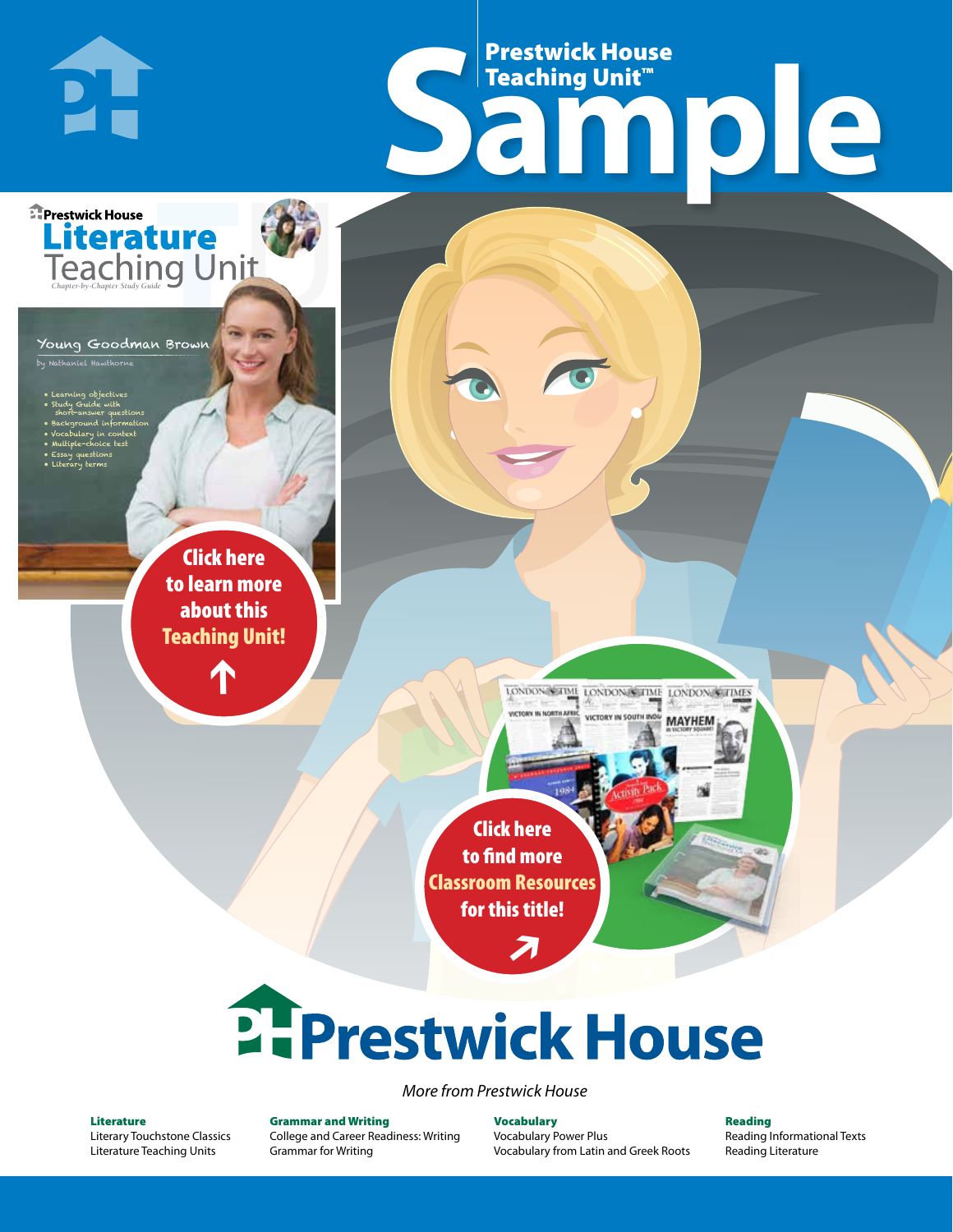

## Young Goodman Brown

### by Nathaniel Hawthorne

- Learning objectives
- Study Guide with short-answer questions
	- Background information
		- Vocabulary in context
			- Multiple-choice test
				- Essay questions
					- Literary terms

# **Ellergetwick House**

**P.O. Box 658, Clayton, DE 19938 www.prestwickhouse.com 800.932.4593**

**ISBN: 978-1-58049-416-8**

**Copyright ©2002 by Prestwick House Inc.**

**All rights reserved. No portion may be reproduced without permission in writing from the publisher.** 

**Item No: 301255**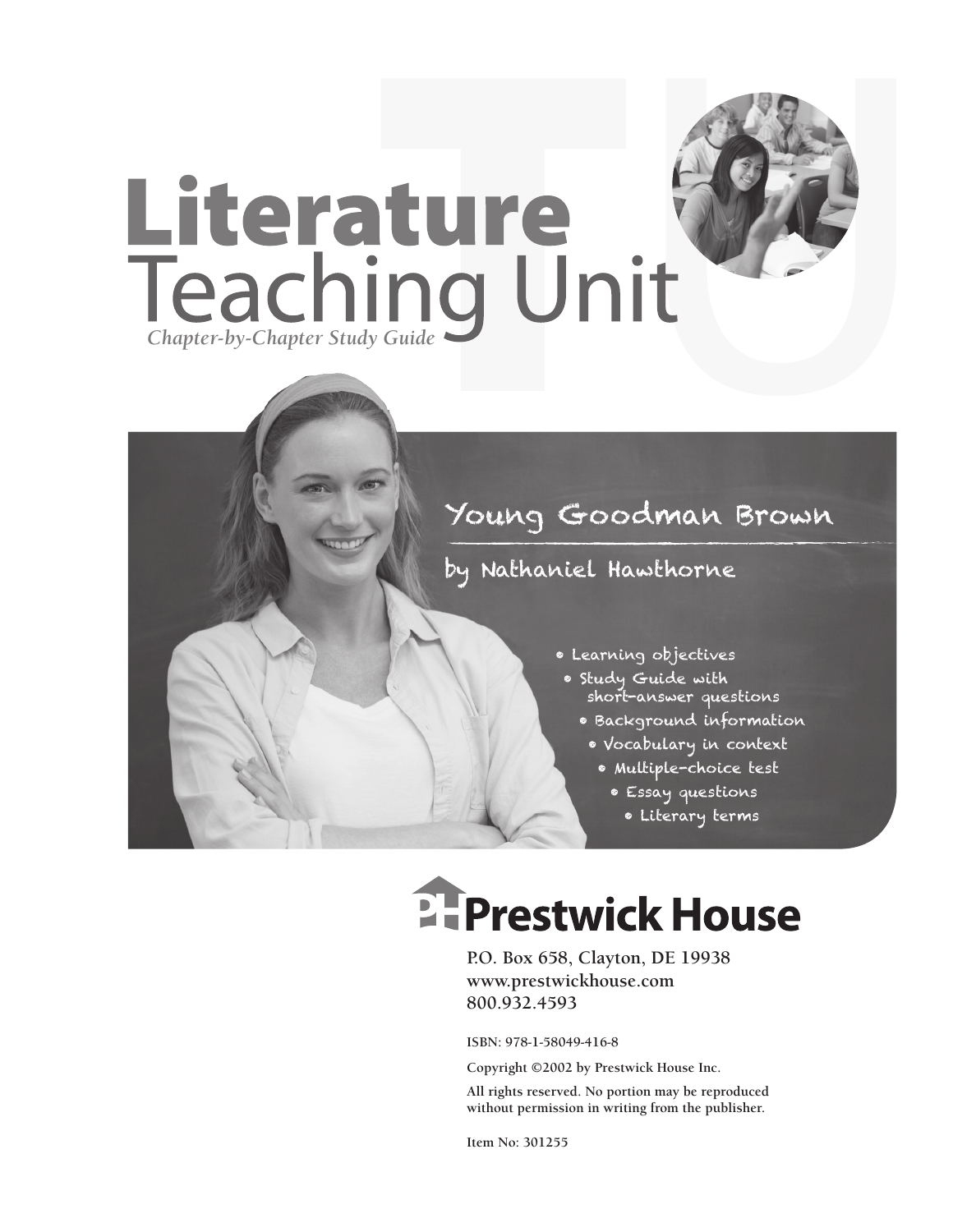#### **Young Goodman Brown and Other Short Stories**

Note to Teacher

This collection includes seven of Nathaniel Hawthorne's most outstanding short stories. Studying these stories helps students to identify and analyze Hawthorne's recurring themes and frequent use of symbols, many of which are included in Hawthorne's novels, such as *The Scarlet Letter*. Students also gain an understanding of Hawthorne's intricate writing style. Due to Hawthorne's complex sentence structure and demanding vocabulary, however, these stories are recommended for capable students at the  $11<sup>th</sup>$  or  $12<sup>th</sup>$  grade level.

All references come from the Dover Thrift Edition of *Young Goodman Brown and Other Short Stories*, published 1992.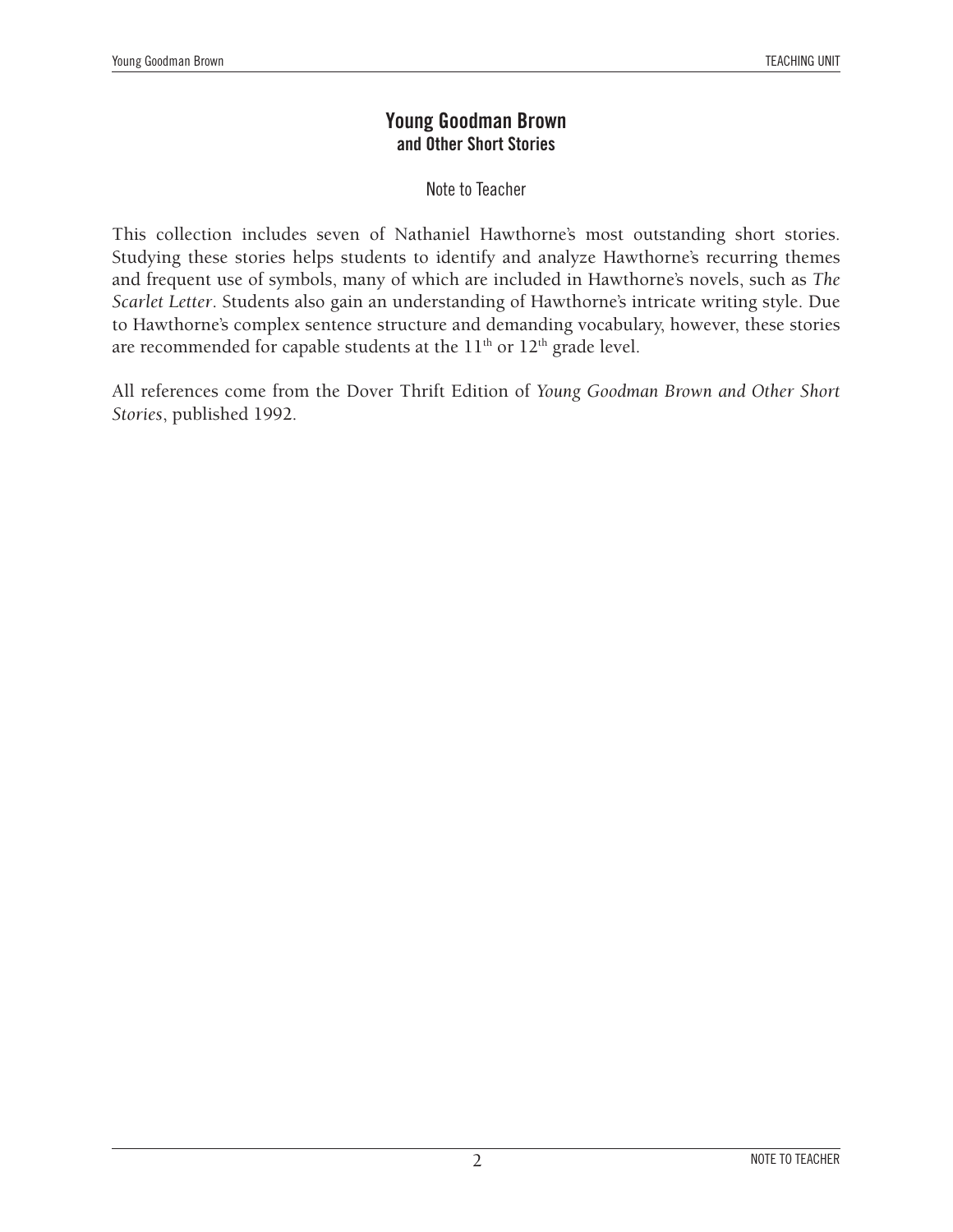#### **Young Goodman Brown and Other Short Stories**

#### **Objectives**

By the end of this Unit, the student will be able to:

- 1. define vocabulary words from the stories.
- 2. point out instances of the following literary devices in the stories: allusion, theme, foreshadowing, and irony.
- 3. recognize Hawthorne's distinctive writing style, including the following:
	- Hawthorne's careful word choices to enhance characterization and theme
	- long sentences
	- plot structure in which character actions flow logically from character motivation
- 4. discuss Hawthorne's frequent inclusion of dreams in his stories to develop characterization, foreshadow future events, and contribute to the conflict in Hawthorne's frequent motif of appearance versus reality.
- 5. identify important symbols in the stories and discuss the possible meaning of these symbols.
- 6. compare the stories to determine similar themes and discuss the different ways in which Hawthorne presents these themes.
- 7. cite incidents from the stories to prove the following statement: Hawthorne's writing is often a psychological study of mankind, such as a study of the impact of guilt, obsession, or love on a character's life.
- 8. discuss the meaning of Biblical references in the stories.
- 9. point out instances of irony in the stories.
- 10. relate significant details from the stories.
- 11. discuss the extent to which the stories are allegorical.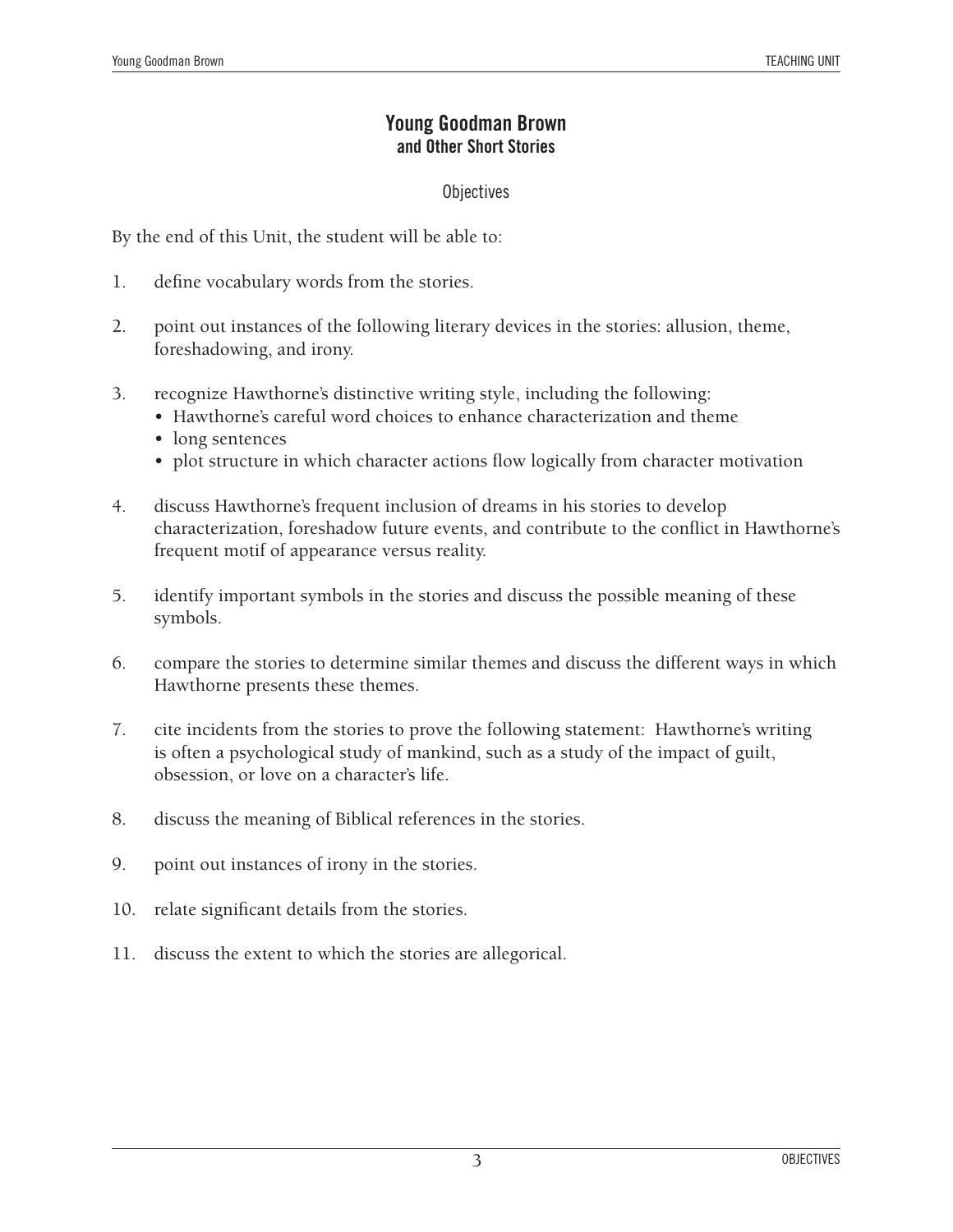#### **Young Goodman Brown and Other Short Stories**

Questions for Essay and Discussion

Answer the following set of questions individually for each of the seven stories. This section of the **Questions for Essay and Discussion** can be done at the conclusion of each story or after all seven stories have been studied.

- 1. What is the overall theme of this story? Cite three incidents from the story illustrating this theme.
- 2. Identify and analyze at least one symbol from the story How does the symbol help to illustrate the theme of the story?
- 3. To what extent or in what sense can this story be considered one with a loss of innocence?
- 4. Many of Hawthorne's stories have a strong Biblical connection. What are they in this story? To what extent does he use the Biblical references to help advance the theme?
- 5. Does the protagonist in the story have a dream? If so, describe the dream and discuss what the dream reveals to the reader concerning the following: character motivation, foreshadowing, theme.
- 6. Many of Hawthorne's stories have both a symbolic and a literal meaning. They are allegories. What is the deeper, allegorical meaning of this story?
- 7. Critics often disagree about the outcome of Hawthorne's stories. In what sense are the following incidents ambiguous? How do you interpret these events?
	- *Dr. Heidegger's Experiment* : Why does Dr. Heidegger elect not drink the water himself?
	- *The Birthmark* : Why does Georgiana agree to let her husband "experiment" on her?In the end, is her husband successful at removing the birthmark?
	- *Young Goodman Brown* : Does Brown really meet the devil in the woods, or is the whole experience a dream? Why is this question irrelevant? In the end do you think Brown saves either his soul or Faith's?
	- *Rappaccini's Daughter* : How does Beatrice feel about Giovanni at the end of the story? Why does she drink the antidote? Does she know it will kill her?
	- *Roger Malvin's Burial* : Does Reuben deliberately or accidentally kill his son? For what reason is he able to pray only after his son is dead?
	- *The Artist of the Beautiful* : Why does Owen succeed in his goal while scientists in previous stories fail? Why does Owen show his final experiment to Annie and her family?
	- *My Kinsman, Major Molineux* : Why does Robin laugh during the tar-and-feathering of his kinsman? Why does the gentleman want Robin to stay in town?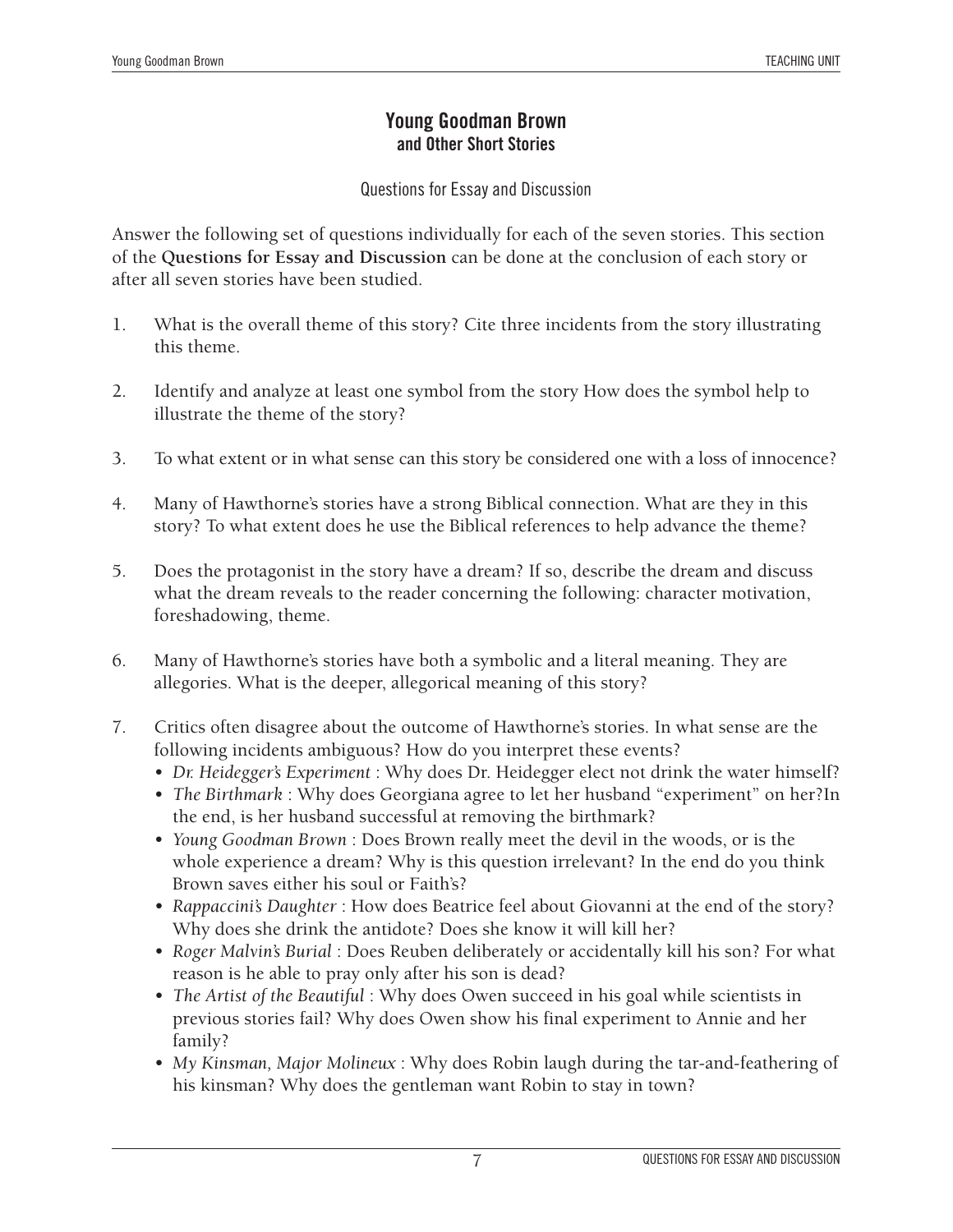$\overline{a}$  $\overline{a}$  $\overline{a}$  $\overline{a}$ 

 $\overline{a}$  $\overline{a}$  $\overline{a}$  $\overline{a}$ 

## **Young Goodman Brown**

#### **Dr. Heidegger's Experiment**

**Vocabulary** 

| behoove – benefit                                                                      |  |
|----------------------------------------------------------------------------------------|--|
| <b>bemoan</b> – to deplore, lament                                                     |  |
| besought – asked earnestly, entreated, implored                                        |  |
| complaisant - willing to please; affable agreeable; obliging                           |  |
| $coquetry - the act of flitting$                                                       |  |
| deferential - very respectful                                                          |  |
| duodecimos - a book with five-by seven-inch pages                                      |  |
| effervescent – giving off gas bubbles; bubbling up; foaming                            |  |
| festooned – adorned with or hung with decorations                                      |  |
| frolicsomeness -gaiety or high spirits; playfulness                                    |  |
| lavished – generously or liberally given or spent                                      |  |
| mendicant – beggar                                                                     |  |
| <b>palsied</b> – paralysis of any voluntary muscle as a result of some disorder in the |  |
| nervous system                                                                         |  |
| quartos – books in which the pages consist of sheets folded twice to form four leaves  |  |
| rejuvenescent – renewal of youthfulness                                                |  |
| suffusion $-$ blush, glow                                                              |  |
| thitherward – toward that place                                                        |  |
| veracious - habitually truthful; honest                                                |  |
|                                                                                        |  |

- 1. Describe Dr. Heidegger's study. What does the description of the study reveal about Dr. Heidegger's character?
- 2. Although Hawthorne's sentences are lengthy, he carefully selects his words to convey a tone and establish characterization. Read the descriptions of Mr. Medbourne, Colonel Killigrew, Mr. Gascoigne, and Widow Wycherly in the first paragraph. What characteristics do these people have in common? What is the general tone of the first paragraph?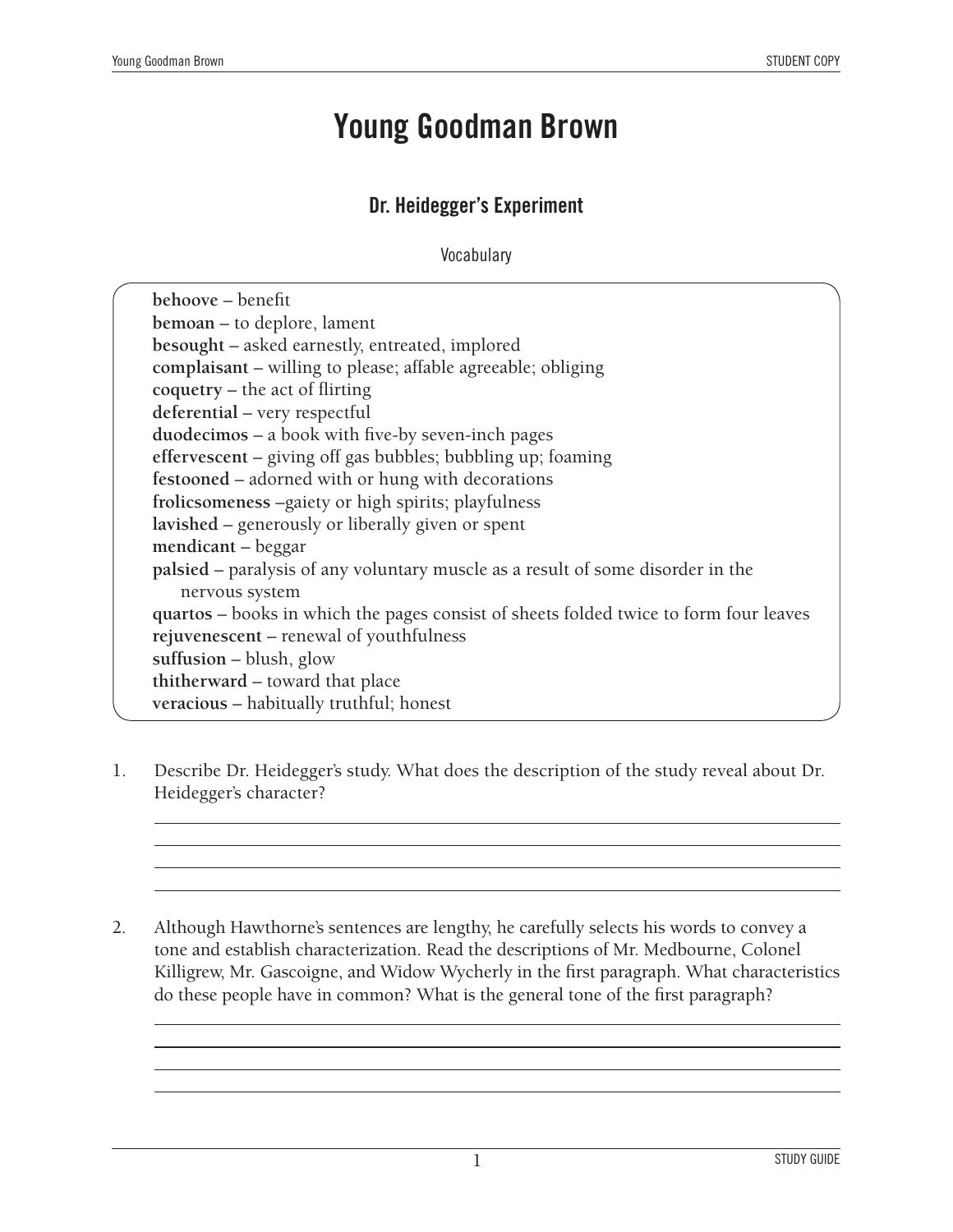$\overline{a}$  $\overline{a}$  $\overline{a}$  $\overline{a}$ 

 $\overline{a}$  $\overline{a}$  $\overline{a}$  $\overline{a}$ 

 $\overline{a}$  $\overline{a}$  $\overline{a}$  $\overline{a}$ 

 $\overline{a}$  $\overline{a}$  $\overline{a}$  $\overline{a}$ 

 $\overline{a}$  $\overline{a}$  $\overline{a}$  $\overline{a}$ 

3. Why does Aylmer marry Georgiana? Why does Aylmer decide that he must remove the birthmark?

4. Find an example of allusion in this story.

5. Hawthorne writes that Aminadab and Aylmer represent the physical and spiritual sides of man. This conflict is a variation of Hawthorne's theme of nature (the physical) versus science (the spiritual). Find two more elements of the story (objects or characters) that represent the physical or the spiritual sides of man. Explain your choices.

6. Read the following description of the flower Aylmer grows in his laboratory. What does the flower symbolize in this story?

"Alymer bade her cast her eyes upon a vessel containing a quantity of earth. She did so, with little interest at first; but was soon startled to perceive the germ of a plant shooting upward from the soil. Then came the slender stalk; the leaves gradually unfolded themselves; and amid them was a perfect and lovely flower.

"It is magical!" cried Georgiana. "I dare not touch it."

"Nay, pluck it," answered Aylmer,—"pluck it, and inhale its brief perfume while you may. The flower will wither in a few moments and leave nothing save its brown seed-vessels; but thence may be perpetuated a race as ephemeral as itself."

But Georgiana had no sooner touched the flower than the whole plant suffered a blight, its leaves turning coal-black as if by the agency of fire.

7. Another recurring theme in Hawthorne's work is the idea that man must not try to improve or perfect nature. Compare *Dr. Heidegger's Experiment* with *The Birthmark* and cite instances from each story that illustrate this theme.